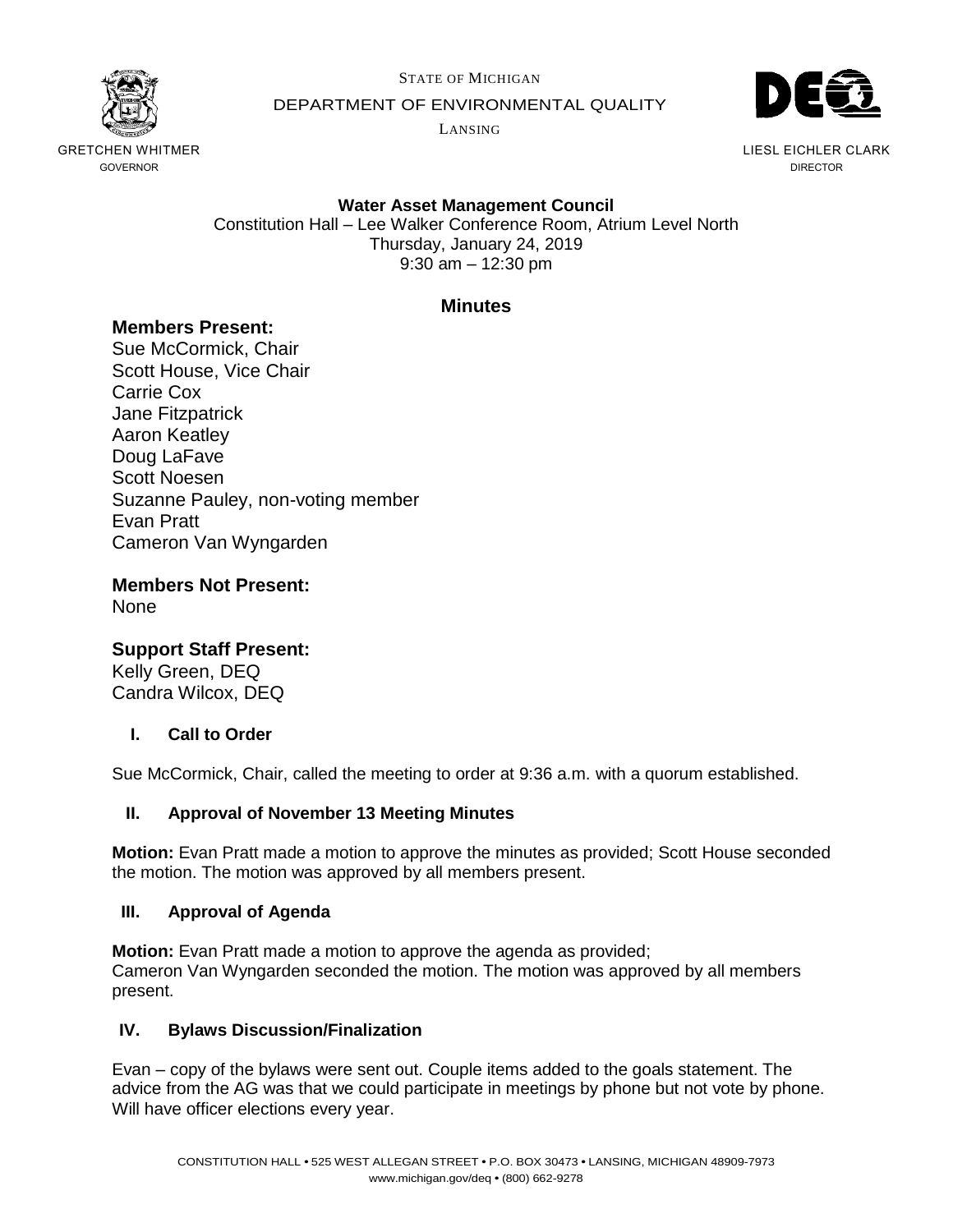**Motion:** Scott Noesen made a motion to approve the bylaws as amended; Scott House seconded the motion. The motion was approved by all members present.

**Motion:** Scott Noesen made a motion to amend agenda by adding a vote of officers; Scott House seconded the motion. The motion was approved by all members present.

**Motion:** Evan Pratt nominated Sue McCormick as chair and Scott House vice-chair; Carrie Cox seconded the motion. The motion was approved by all members present.

## **V. Report Out on MIC**

Scott House provided a report on the last Michigan Infrastructure Council meeting.

# **VI. Affordability Criteria – PFAS Supplemental**

Kelly Green provided information on the Affordability Criteria within the recent supplemental bill; the department received an appropriation of \$4 million to local communities that have a health risk in their water system. A small group of Doug LaFave, Jane Fitzpatrick, Scott Noesen, Kelly Green, and Gary Burk will gather preliminary information and report back to the Council at the next meeting.

## **VII. Website/Portal**

Carrie Cox and Kelly Green provided an update on the creation of the Web site/portal.

## **VIII. Asset Management Template Discussion**

The Council discussed the Asset Management Template. Kelly Green will share guidance that the DEQ provides to communities on asset management.

## **IX. Public Comment**

Jessica Moy, MIC, thanked the Council for allowing the public to participate in the meeting as needed.

Gary Burk asked the Council to think about data collection/storage/accessibility and who it is not intended for. There is a clause in the legislation that each asset owner and department shall keep records of all work that is performed and how the funds were expended; communities will need guidance on this.

## **X. Closing Remarks**

WAMC members provided closing remarks.

## **XI. Adjournment**

The meeting was adjourned at 12:12 p.m.

**Next Meeting:**  Thursday, February 28, 2019 9:30-12:30 pm Constitution Hall Patriot Conference Room